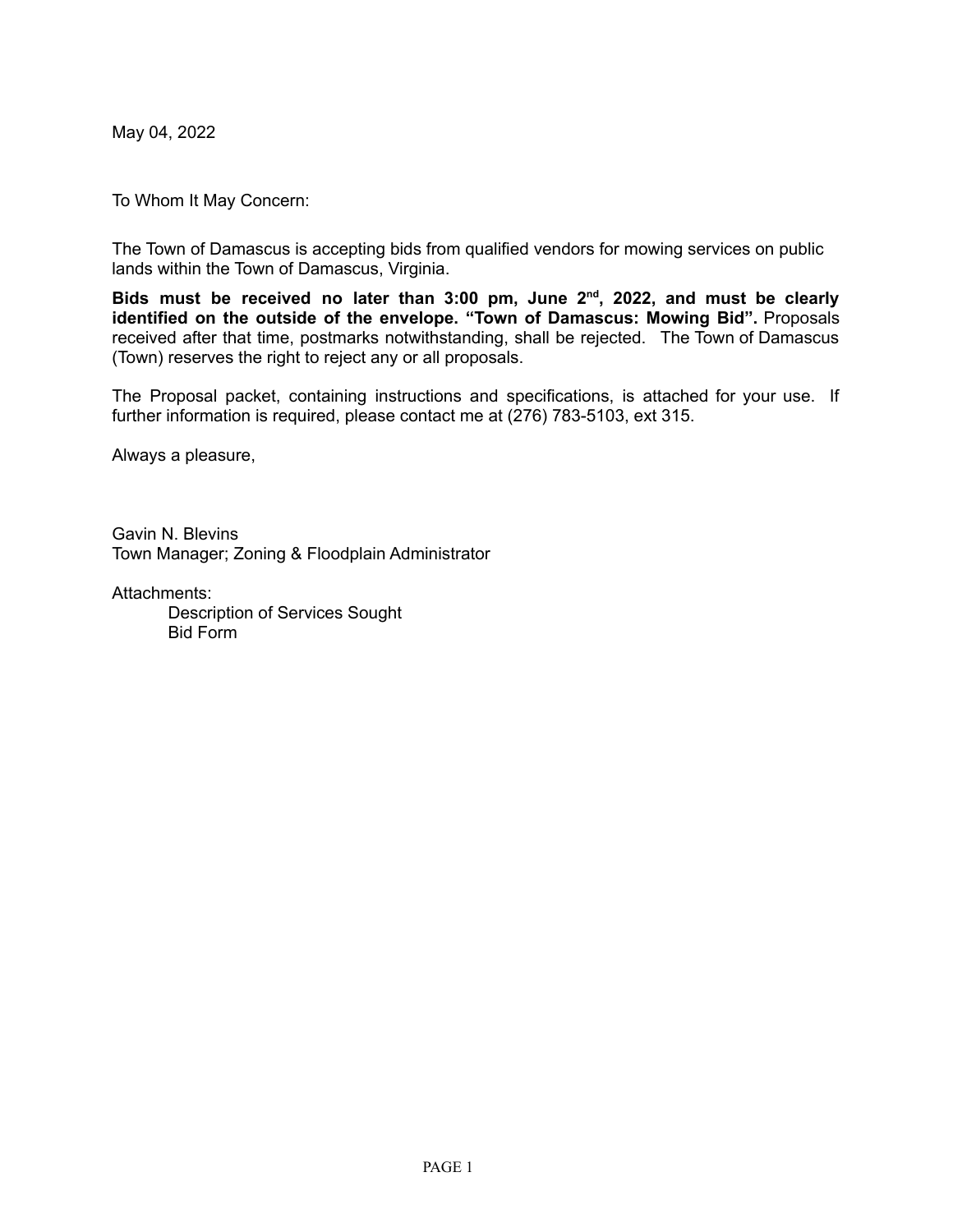## **Project Description:**

The Town of Damascus, Virginia (Town) owns and manages various public spaces within the corporate limits of the Town and seeks to supplement staff maintenance obligations utilizing private mowing services of specific public spaces which require additional care and specialization in landscaping services.

There are four (4) main public spaces within the Town jurisdiction, with various landscaping requirements, plus several specific amenities, such as trails, which require separate maintenance schedules and practices. The spaces, schedules, and maintenance services sought by the town as specified in the following sections, along with the general terms and conditions.

#### **Scope of Work/Specifications:**

### **1.) Mowing (See Attached Map)**

Mow the following lots and/or public spaces:

- o Damascus Town Park (approx. acreage 4.80)
- o Damascus Trail Center; 209 W Laurel Ave (approx. acreage: 0.30)
- o Laurel Creek Park; 125 W Imboden St (approx. acreage: 0.48)
- o Main Street corridor; 208 W Laurel Ave (approx. acreage: 0.15)

*(Bids must include a separate price for each space listed above)*

Frequency: Schedule: Weekly from May to September (approximately 20 occurrences).

### **2). Landscape Tending (See Attached Map)**

Mulch, weed, and prune around plants in the following lots/public spaces:

o Laurel Creek Trail & Park (approx. acreage 0.67)

#### **3). Weed & Invasive Plant Removal**

Pull, edge, and/or spray herbicide to remove vegetation from the followings lots/public spaces: o Main Street corridor hardscapes; 208 W Laurel Ave (approx. acreage: 0.39)

#### **Bidder Qualification:**

Bidders must sign a liability release form before commencing work.

### **GENERAL TERMS AND CONDITIONS**

A. Ethics in Public Contracting

By submitting their Bid, the Bidder certifies that their bid is made without collusion or fraud and that they have not offered or received any kickbacks or inducements from any other bidder, supplier, manufacturer or sub-contractor in connection with their proposal, and that they have not conferred on any public employee having official responsibility for this procurement transaction any payment, loan, subscription, advance, deposit or money, services or anything of more than nominal value, present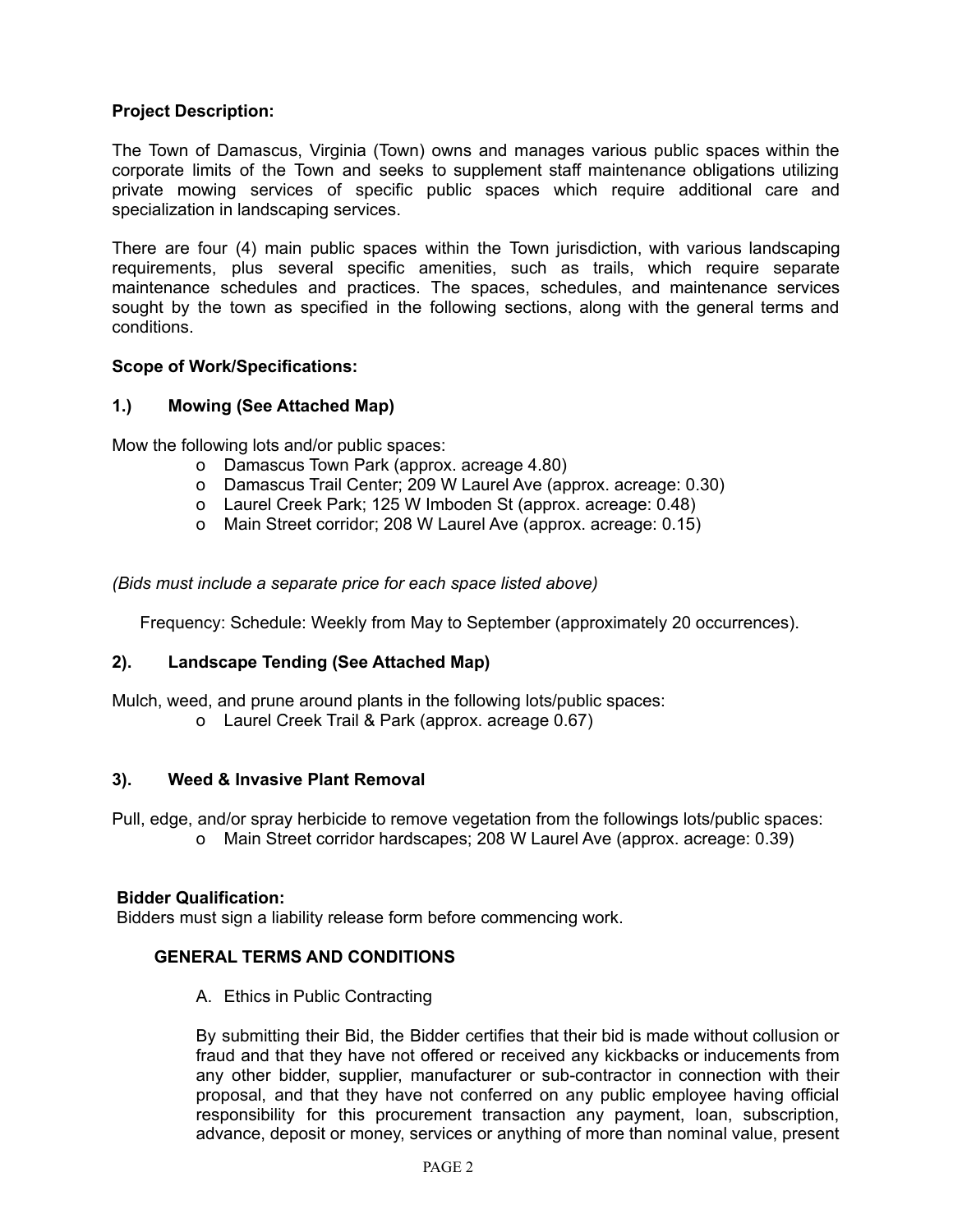or promised unless consideration of substantially equal or greater value was exchanged.

- B. Payment
- 1. Invoices for work done shall be submitted by the Bidder directly to the Town Clerk, 208 W Laurel Ave, Damascus, VA 24236. All invoices shall show the Bidder's federal employer identification number.
- 2. Any payment terms requiring payment in less than thirty (30) days will be regarded as requiring payment thirty (30) days after the invoice or delivery, whichever occurs last. This shall not affect offers of discounts for payment in less than thirty (30) days, however.
- C. Changes to the Contract

Changes can be made to the Contract in any one of the following ways:

- 1. Town may order changes within the general scope of the contract at any time by written notice to the Bidder. Changes within the scope of the contract include, but are not limited to, things such as the method of mowing, spaces mowed, frequency of mowing, landscaping tasks, necessary herbicide sprayings, etc. The Bidder shall comply with the notice upon receipt. The Bidder shall be compensated for any additional costs incurred as the result of such order and shall give Town a credit for any savings.
- 2. The parties may agree in writing to modify the scope of the contract. An increase or decrease in the price of the contract resulting from such modification shall be agreed to by the parties as a part of their written agreement to modify the scope of the contract.
- 3. Town reserves the right to renew the contract annually for three (3) additional years.
- D. Default

In case of failure to deliver services in accordance with the contract terms and conditions, Town, after due oral or written notice, may procure them from other sources and hold Bidder responsible for any resulting additional purchase and administrative costs. This remedy shall be in addition to any other remedies that the Town may have.

#### E. Award

Awards are made to the lowest responsive and responsible Bidder. The Town reserves the right to reject any and all bids in whole or in part, to waive any informality, and to delete scope items prior to making an award.

F. Negotiation with the Lowest Bidder

Unless all bids are canceled or rejected, the Town reserves the right granted by Section 2.2-4318 of the Code of Virginia to negotiate with the lowest responsive, responsible Bidder to obtain a contract price within the funds available to the Town whenever such low bid exceeds the Town's available funds. For determining when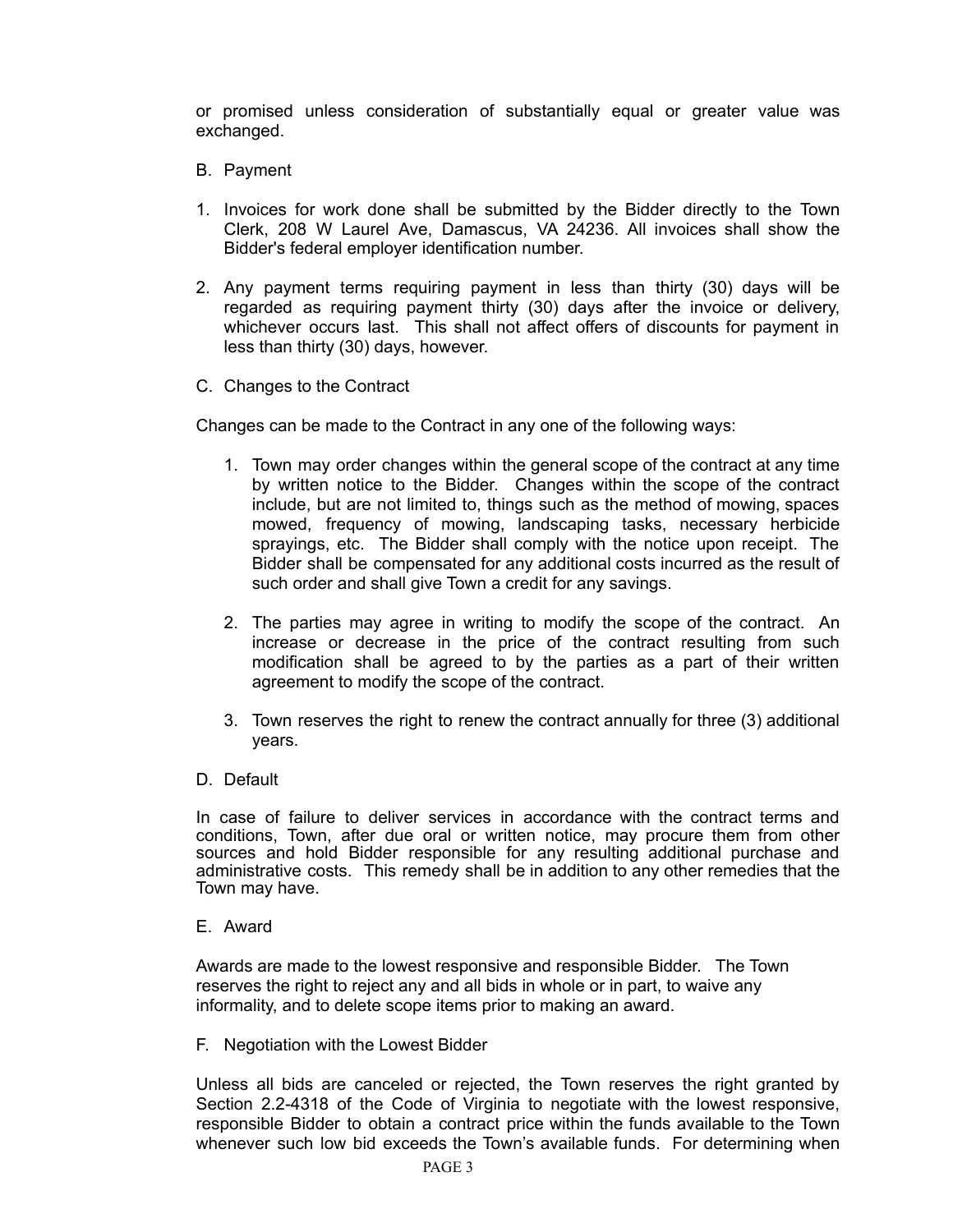such negotiations may take place, the terms "available funds" shall mean those funds that were budgeted by the Town for this contract prior to the issuance of the written Invitation for Bids. Negotiations with the low Bidder may include both modifications of the bid price and the Scope of Work/Specifications to be performed. Town shall initiate such negotiations by written notice to the lowest responsive, responsible Bidder that its bid exceeds the available funds and that the Town wishes to negotiate a lower contract price. The times, places, and manner of negotiating shall be agreed to by the Town and the lowest responsive, responsible Bidder.

G. Work Site Damages

Any damages to existing utilities, equipment or finished surfaces resulting from the performance of this contract shall be repaired to the Town's satisfaction at the Contractor's expense.

H. Inspection of Job Site

Signature on this solicitation constitutes certification that Bidder has inspected the job site and is aware of the conditions under which the work must be accomplished. Claims, as a result of failure to inspect the job site, will not be considered by the Town.

I. Insurance

The following insurance coverages and limits are required:

- 1. Worker's Compensation: No contractor shall perform any work unless he/she has obtained and continues to maintain for the duration of the contract, such worker's compensation insurance as may be required by Title 65.2, Chapter 8 of the 1950 Code of Virginia, as amended, and no Offeror will be awarded the contract unless prior to the award he/she furnishes evidence of such coverage on the form attached hereto.
- 2. Employer's Liability: \$100,000.00 minimum.
- 3. Commercial General Liability: \$500,000.00 combined single limit.
- 4. Automobile Liability: \$500,000.00 minimum.
- J. Final Inspection

At the conclusion of the work, the contractor shall demonstrate to the SWIFA Coordinator that the work is fully completed and in compliance with contract specifications and codes. Any deficiencies shall be promptly and permanently corrected by the contractor at the contractor's sole expense prior to final acceptance of the work.

K. Renewal

The Town may renew the contract with the awarded Bidder for a period of up to three (3) years, in addition to the initial contract year (2022). Such renewals shall be subject to any renegotiations of scope or costs related to services requested.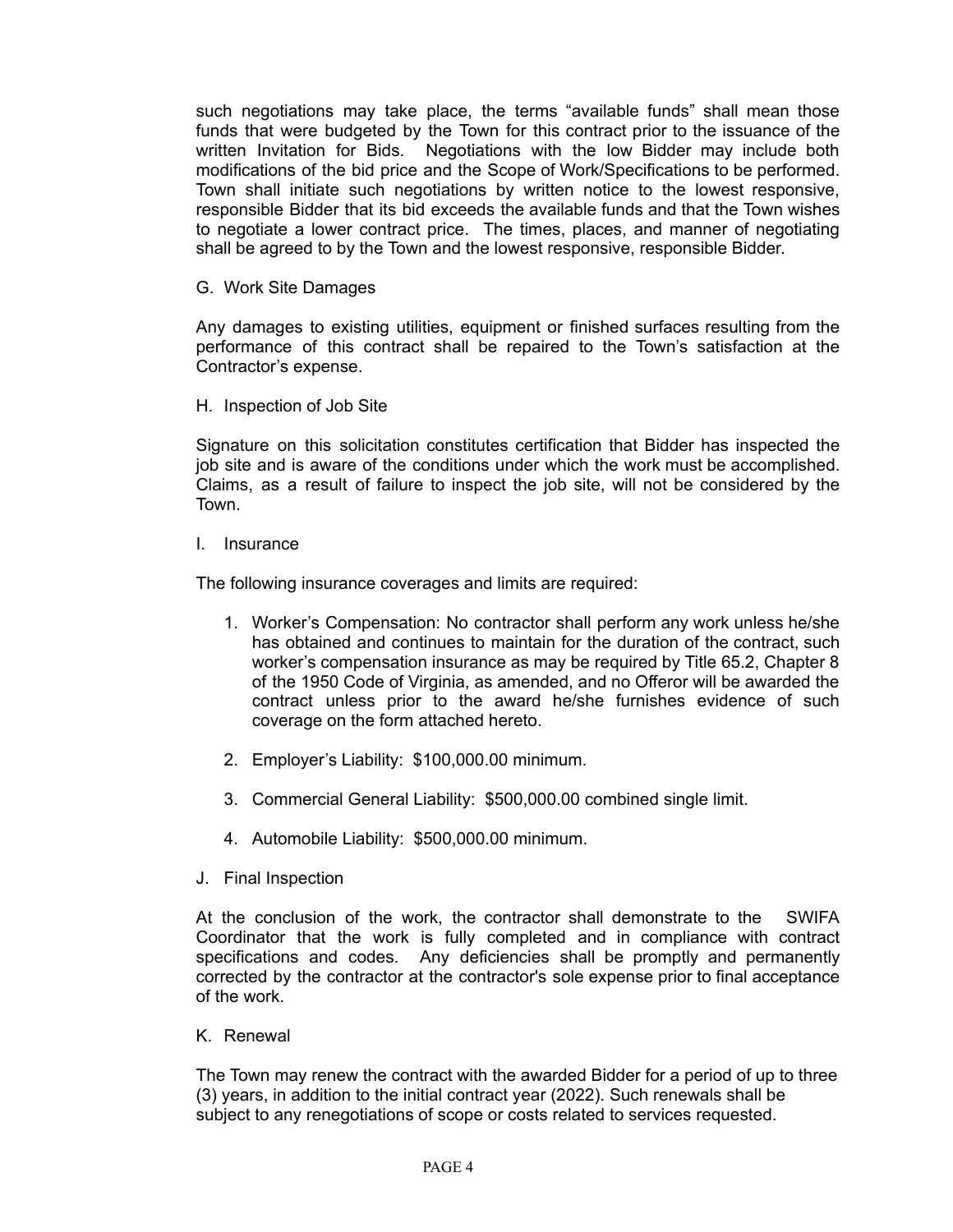### **METHOD OF PAYMENT:**

Upon proof of completion of the work described, the Bidder will be paid the contract amount. Please reference the General Terms and Conditions section for approved payment procedures.